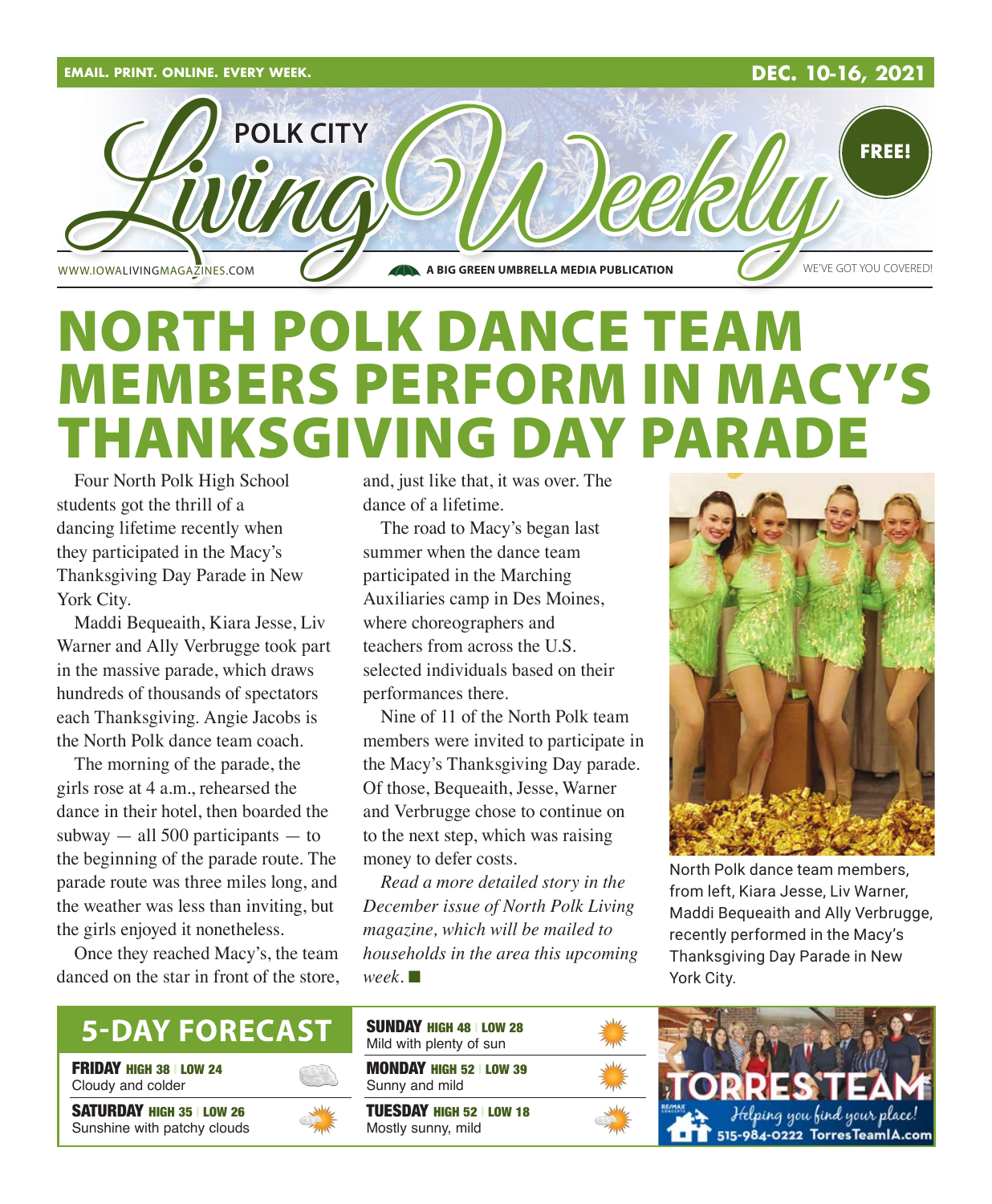

#### FROM THE PUBLISHER

# HOW WELL DO YOU KNOW CHRISTMAS MUSIC?

Do you enjoy Christmas music? Do you like participating in trivia? If you answered yes to both of those questions, then check out this month's CITYVIEW trivia contest at www.dmcityview. com that focuses on Christmas

music. You will find the following 10 questions with multiple choice options. At the end of the



questions, you will be notified of how you scored.

We have been doing these monthly themed trivia questions for more than a year now. My hope is that we will have an annual competition at some point for those who scored the best through the year. In the meantime, we are having fun coming up with some topical questions that will challenge your memory bank.

Do you know the answers to



**1.** What year was "It's the Most Wonderful Time of the Year" first recorded?

**2.** What beverage does the singer tell the audience to have a cup of in "A Holly Jolly Christmas"?

**3.** What movie from popular culture references "Jingle Bell Rock" in the opening scene?

**4.** Who first recorded the Frank Sinatra hit song "Have Yourself a Merry Little Christmas"?

**5.** What is the most-published Christmas hymn? Big Gre

**6.** What tune does Carol Brady 515-953-48



lead the carolers in singing during the 1988 "A Very Brady Movie"?

**7.** What brings Frosty the Snowman to life in the popular song?

**8.** In "Rudolph the Red-Nosed Reindeer," how many reindeer pull Santa's sleigh?

**9.** What does Alvin the Chipmunk want in "The Chipmunk Song"?

**10.** In the song "Mr. Grinch," what is his brain full of?

Keep the Christmas spirit strong! Have a great week, and thanks for reading.  $\blacksquare$ 

#### **Shane Goodman**

President and Publisher



Big Green Umbrella Media shane@dmcityview.com 515-953-4822, ext. 305



**Sign up for our email edition! Go to www.iowalivingmagazines.com and click "Subscribe to Digital Edition."**



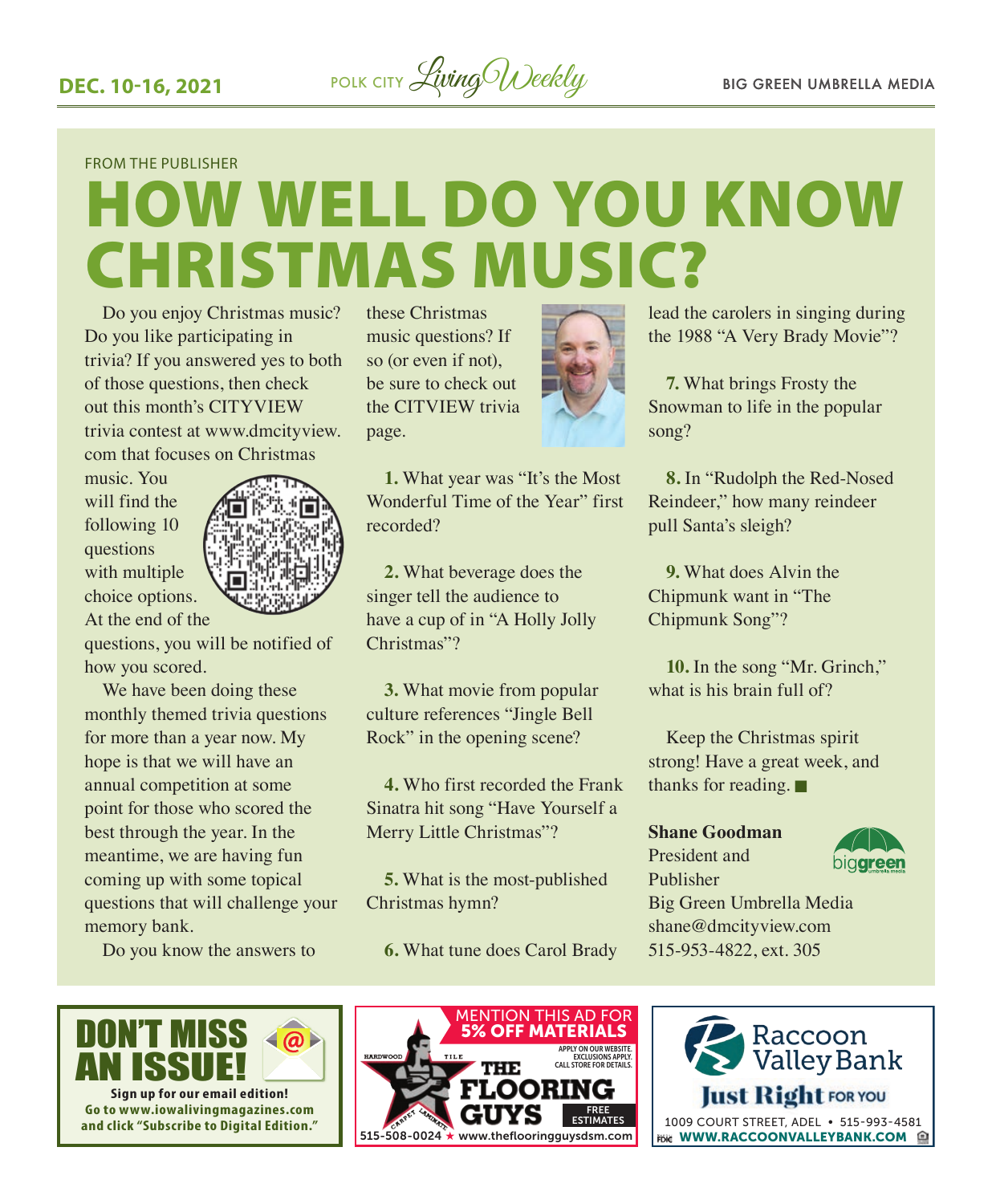BIG GREEN UMBRELLA MEDIA POLK CITY Living Weekly **DEC. 10-16, 2021** 

# **SEEN AROUND TOWN**



Brigett DeVos, Brandon Converse, Ray Swartz, Nan Boland and Dixie Bequeaith at the dedication of a North Polk Comet Cupboard outdoor refrigerator on Nov. 17. Luana Savings Bank donated funds for the refrigerator.

## GIFT-WRAPPING FUNDRAISER

Polk City Women are offering a gift-wrapping fundraiser with proceeds going to the Comet Cupboard. Last year the group raised \$800. Events are planned for Saturday, Dec. 11, 3-6 p.m., and Wednesday, Dec. 15, 5-8 p.m. Freewill donations accepted for the wrapping. The location this year will be Kids Create. Bring your gifts to be wrapped while you enjoy dinner/drinks on the Square.  $\blacksquare$ 

#### POLK CITY COMMUNITY LIBRARY HOLIDAY HOURS

- Thursday, Dec. 23, CLOSED
- Friday, Dec. 24, CLOSED
- Saturday, Dec. 25, CLOSED
- Friday, Dec. 31, CLOSED
- Saturday, Jan. 1, CLOSED
- Monday, Jan. 17, CLOSED for staff training  $\blacksquare$

#### **WE WILL RUN YOUR POLK CITY NEWS ITEMS FOR FREE.**

Email your news by Wednesday at 5 p.m. to: tammy@iowalivingmagazines.com or call 515-953-4822, ext. 302

#### NORTH POLK SCHEDULES

#### **Friday, Dec. 10**

6 p.m. **Basketball:** Girls Varsity vs. Gilbert 7:30 p.m. **Basketball:** Boys Varsity vs. Gilbert **Saturday, Dec. 11**

10 a.m. **Wrestling:** Varsity Invitational @ Knoxville

#### **Tuesday, Dec. 14**

6 p.m. **Basketball:** Girls Varsity @ ADM 7:30 p.m. **Basketball:** Boys Varsity @ ADM





**SIGN UP TO RECEIVE THE DIGITAL EDITION OF POLK CITY LIVING MAGAZINE FREE!**  *Scan the code below, or visit www.iowalivingmagazines.com.*